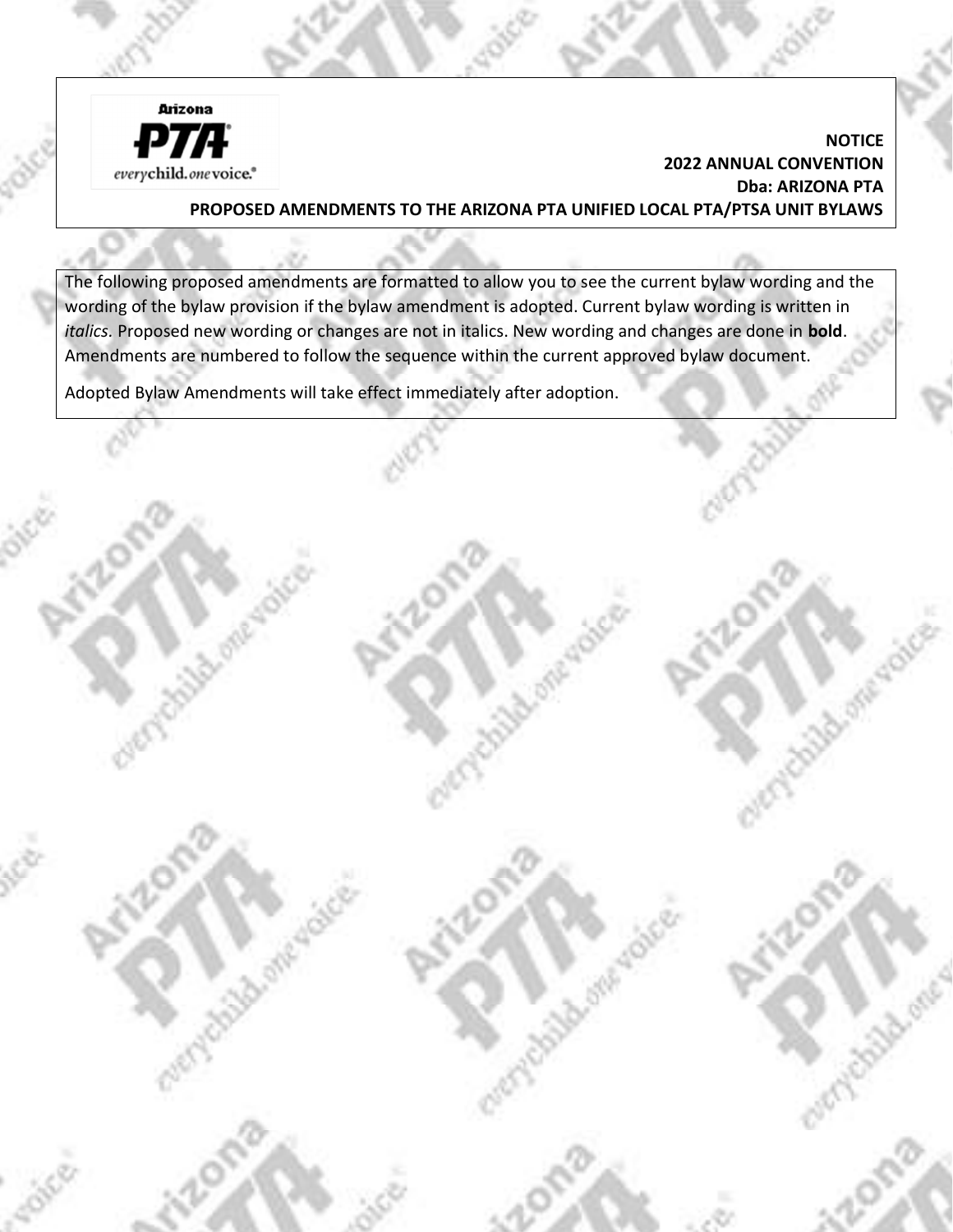# PROPOSED AMENDMENT 1:

#### ARTICLE III: PRINCIPLES

| To Amend ARTICLE III: PRINCIPLES: by striking out subsection e. The association shall not enter into    |                                                        |  |
|---------------------------------------------------------------------------------------------------------|--------------------------------------------------------|--|
| membership with other associations except such international or national associations as may            |                                                        |  |
| by the National PTA Board of Directors. The Arizona PTA or any of its Local PTA/PTSA units and PTA/PTSA |                                                        |  |
| ouncils may cooperate with other associations and agencies concerned with child welfare, but a PTA:     |                                                        |  |
| <u>representative shall make no commitments on behalf of the group they represent.</u>                  |                                                        |  |
| <b>Current Wording</b>                                                                                  | If adopted                                             |  |
| ARTICLE III: PRINCIPLES, subsection e.                                                                  | ARTICLE III: PRINCIPLES, subsection e. will be removed |  |
| The association shall not enter into membership with                                                    | removed                                                |  |
| other associations except such international or                                                         |                                                        |  |
| national associations as may be approved by the                                                         |                                                        |  |
| National PTA Board of Directors. The Arizona PTA or                                                     |                                                        |  |
| any of its Local PTA/PTSA units and PTA/PTSA                                                            |                                                        |  |
| Councils may cooperate with other associations and                                                      |                                                        |  |
| agencies concerned with child welfare, but a PTA                                                        |                                                        |  |
| representative shall make no commitments on behalf                                                      |                                                        |  |
| of the group they represent.                                                                            |                                                        |  |

**Montes** 

Rationale: This subsection is not included in the Arizona PTA Bylaws nor the National PTA Bylaws under PRINCIPLES, so the amendment removes it for consistency.

## PROPOSED AMENDMENT 2:

ARTICLE III: PRINCIPLES

To Amend ARTICLE IV: CONSTITUENT ASSOCIATIONS (LOCAL PTA/PTSA UNITS AND PTA/PTSA COUNCILS) by striking out Section 5. Each constituent association shall adopt bylaws for the governance of the association. Such bylaws shall not be in conflict with National PTA or Arizona PTA bylaws. Such bylaws shall include an article on amendments and shall include a provision establishing a quorum.; and to renumber

| subsequent sections 6, 7 and 8                       |                                                  |
|------------------------------------------------------|--------------------------------------------------|
| Current Wording                                      | If adopted                                       |
| ARTICLE IV: CONSTITUENT ASSOCIATIONS (LOCAL          | ARTICLE IV: CONSTITUENT ASSOCIATIONS (LOCAL      |
| PTA/PTSA UNITS AND PTA/PTSA COUNCILS) Section        | PTA/PTSA UNITS AND PTA/PTSA COUNCILS) Section 5. |
| ר.                                                   | will be removed                                  |
| Each constituent association shall adopt bylaws for  | removed                                          |
| the governance of the association. Such bylaws shall |                                                  |
| not be in conflict with National PTA or Arizona PTA  |                                                  |
| bylaws. Such bylaws shall include an article on      |                                                  |
| amendments and shall include a provision             |                                                  |
| establishing a quorum.                               |                                                  |

Rationale: Arizona PTA local PTA/PTSA units use a standardized set of bylaws the "Arizona PTA Unified Local PTA/PTSA Unit Bylaws" and no longer compose their own set of bylaws with amendments or quorum.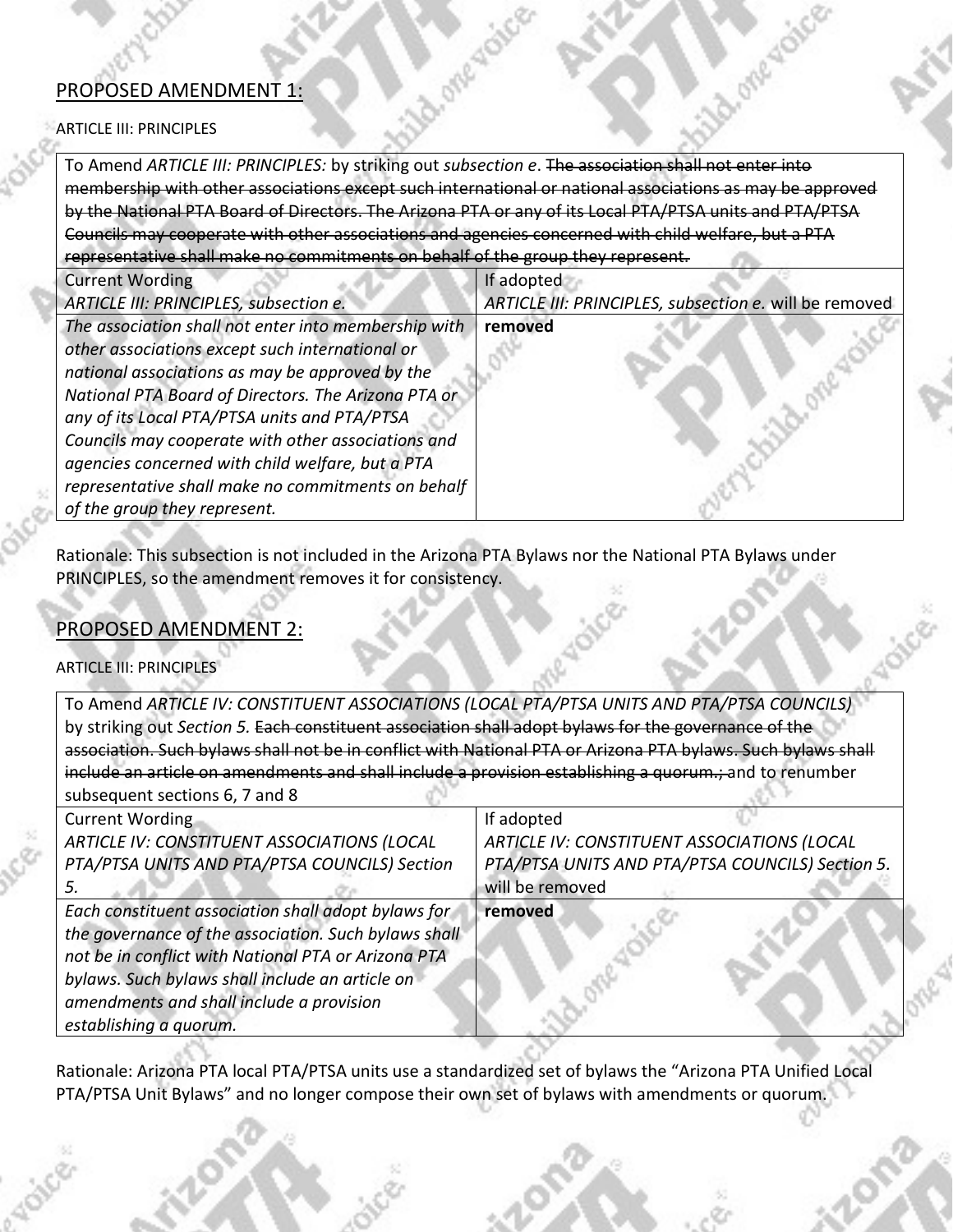# PROPOSED AMENDMENT 3:

#### Article V: ARIZONA PTA, Section 8. DISSOLUTION

To Amend Article V: ARIZONA PTA, Section 8. DISSOLUTION by inserting a new subsection f. Upon dissolution and/or revocation of the charter of the local PTA/PTSA unit the local PTA/PTSA unit is to cease and desist from the further use of any name that implies or connotes association with the National PTA or the Arizona PTA or status as a constituent association of the National PTA or the Arizona PTA.

| <b>Current Wording</b><br>Article V: ARIZONA PTA, Section 8. DISSOLUTION | If adopted<br>Article V: ARIZONA PTA, Section 8. DISSOLUTION<br>subsection f. will read:                                                                                                                                                                                                                                                       |
|--------------------------------------------------------------------------|------------------------------------------------------------------------------------------------------------------------------------------------------------------------------------------------------------------------------------------------------------------------------------------------------------------------------------------------|
| None - new addition                                                      | f. Upon dissolution and/or revocation of the charter<br>of the local PTA/PTSA unit the local PTA/PTSA unit is<br>to cease and desist from the further use of any name<br>that implies or connotes association with the<br>National PTA or the Arizona PTA or status as a<br>constituent association of the National PTA or the<br>Arizona PTA. |

Rationale: This amendment clarifies that any local PTA/PTSA that has been dissolved may no longer use the PTA/PTSA designation nor may they claim to be part of the PTA organization.

## PROPOSED AMENDMENT 4:

Article V: ARIZONA PTA, Section 8. DISSOLUTION

To Amend Article V: ARIZONA PTA, Section 8. DISSOLUTION by inserting a new subsection g. Upon dissolution and/or revocation of the charter of the local PTA/PTSA unit the local PTA/PTSA unit is to surrender all its books and records, all its assets and property to the Arizona PTA or an agency designated by the Arizona PTA.

| <b>Current Wording</b>                         | If adopted                                                                                                                                                                                                                                                |
|------------------------------------------------|-----------------------------------------------------------------------------------------------------------------------------------------------------------------------------------------------------------------------------------------------------------|
| Article V: ARIZONA PTA, Section 8. DISSOLUTION | Article V: ARIZONA PTA, Section 8. DISSOLUTION,                                                                                                                                                                                                           |
|                                                | subsection <b>g</b> . will read:                                                                                                                                                                                                                          |
| None - new addition                            | g. Upon dissolution and/or revocation of the charter<br>of the local PTA/PTSA unit the local PTA/PTSA unit is<br>to surrender all its books and records, all its assets<br>and property to the Arizona PTA or an agency<br>designated by the Arizona PTA. |

Rationale: This amendment further clarifies Arizona PTA's role when a local PTA/PTSA has gone through dissolution and or revocation.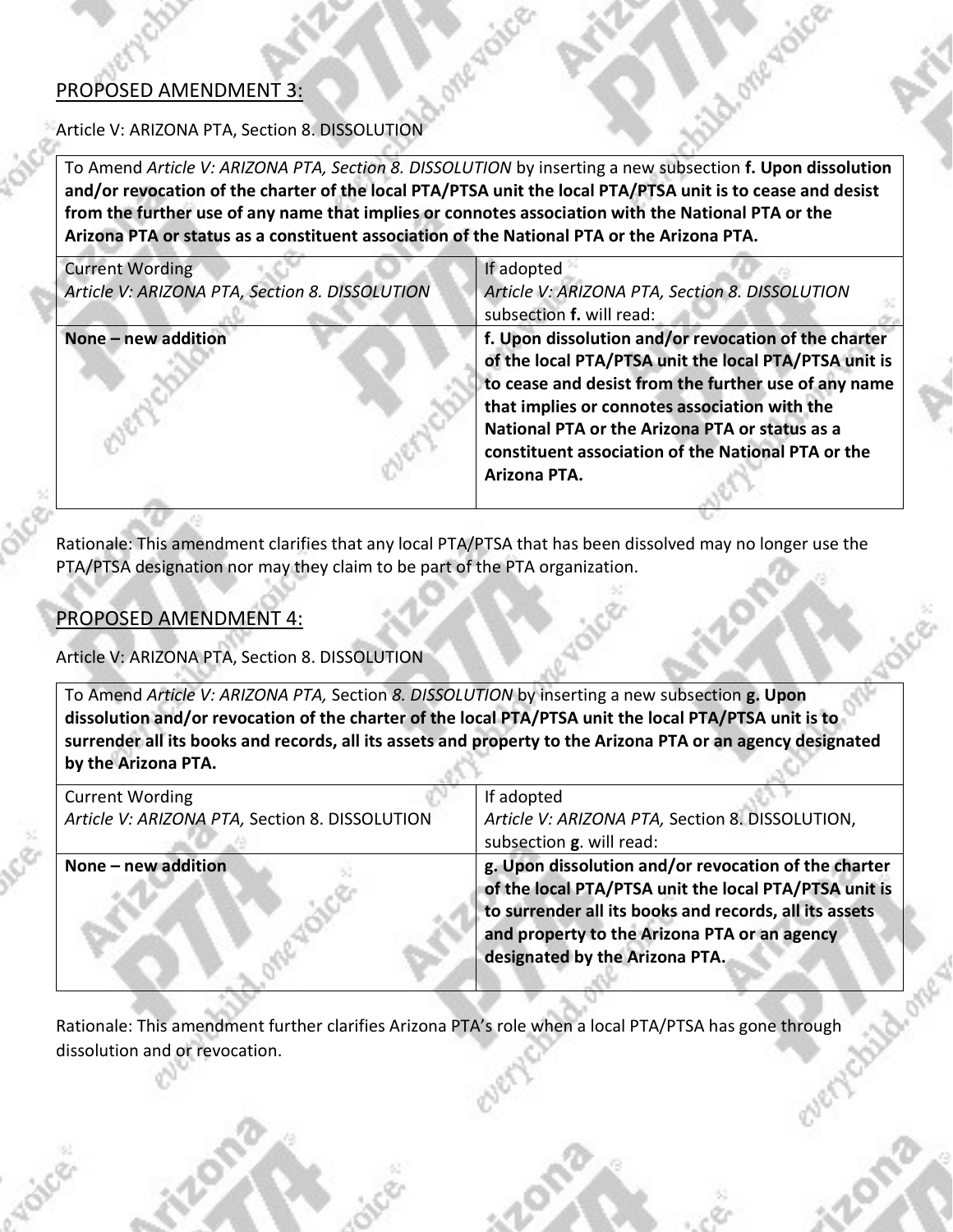#### PROPOSED AMENDMENT 5:

#### Article V: ARIZONA PTA

To Amend Article V: ARIZONA PTA, by inserting a new Section 12. Section 12: If this local PTA/PTSA unit is required by their local school district or other government entity to obtain individual local PTA/PTSA unit incorporation, the local PTA/PTSA unit shall notify Arizona PTA and obtain guidance from Arizona PTA on incorporation. Local PTA/PTSA units may be charged a fee by Arizona PTA for any incorporation filing and or renewal. 51

ido one viol

**Draw**son

| <b>Current Wording</b> | If adopted                                                                                                                                                                                                                                                                                                                                                                                               |
|------------------------|----------------------------------------------------------------------------------------------------------------------------------------------------------------------------------------------------------------------------------------------------------------------------------------------------------------------------------------------------------------------------------------------------------|
| Article V: ARIZONA PTA | Article V: ARIZONA PTA, Section 12. will read:                                                                                                                                                                                                                                                                                                                                                           |
| None - new addition    | Section 12: If this local PTA/PTSA unit is required by<br>their local school district or other government entity<br>to obtain individual local PTA/PTSA unit<br>incorporation, the local PTA/PTSA unit shall notify<br>Arizona PTA and obtain guidance from Arizona PTA<br>on incorporation. Local PTA/PTSA units may be<br>charged a fee by Arizona PTA for any incorporation<br>filing and or renewal. |

Rationale: Local PTA/PTSA units in Arizona have recently been asked to become incorporated and this amendment clarifies Arizona PTA's role as well as the local PTA/PTSA's role regarding local PTA/PTSA unit<br>incorporation.<br>And the local PTA/PTSA's role regarding local PTA/PTSA unit incorporation.

**Algebra 40** 

**DOOR** 

**DEAMEROK** 

**1965**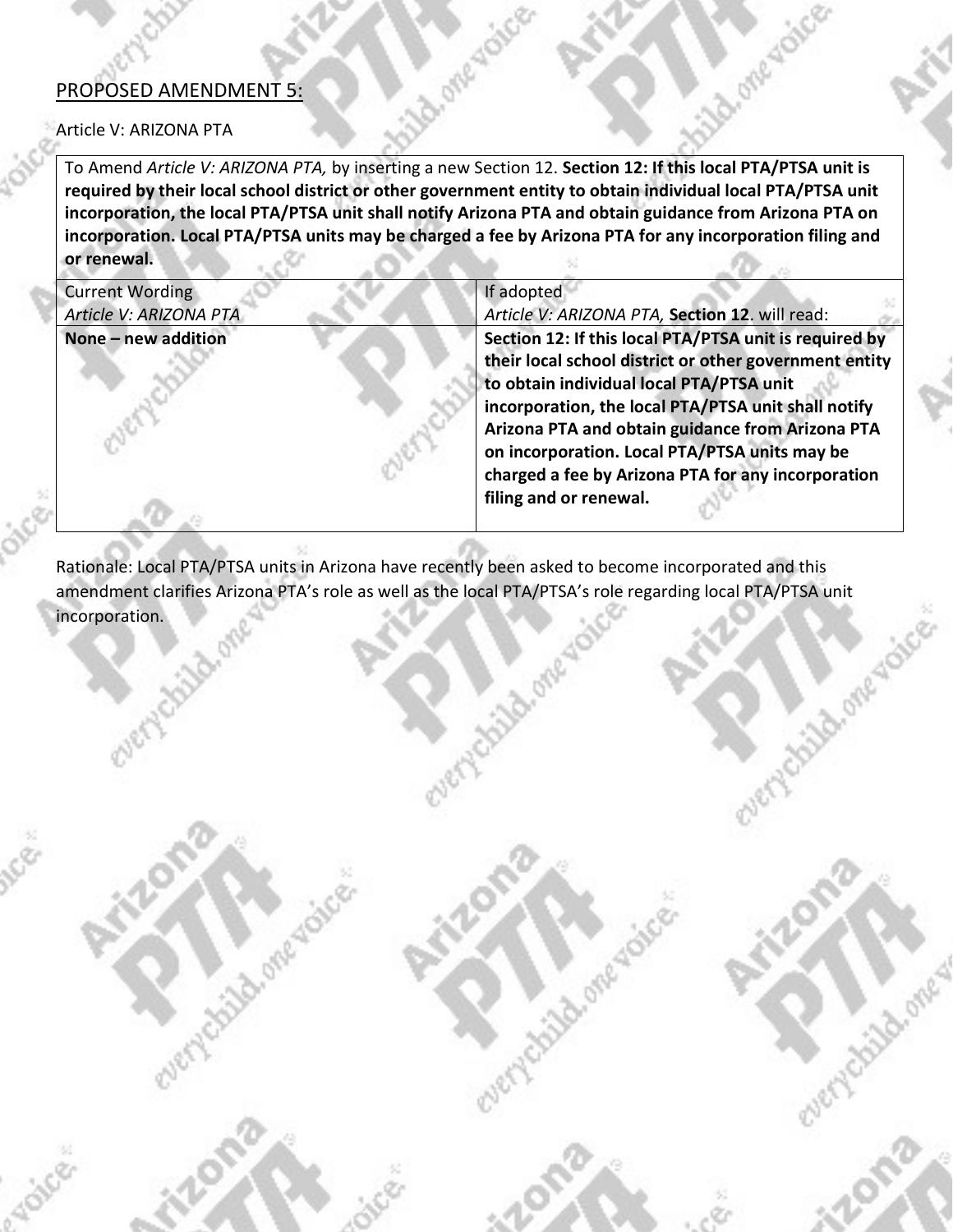#### PROPOSED AMENDMENT 6:

Article VI: STANDING RULES, Section 3.

To Amend Article VI: STANDING RULES, Section 3. by striking the current wording and inserting Annually, a copy of the local PTA/PTSA unit Standing Rules shall be sent to Arizona PTA accompanied by a copy of the official meeting minutes indicating general membership approval. The local PTA/PTSA unit Standing Rules are subject to review and approval according to the procedures of Arizona PTA. The local PTA/PTSA unit Standing Rules shall remain on file with Arizona PTA until any adopted amendments or updates have been sent with a copy of the meeting minutes indicating the adoption of the new rule(s) by the local PTA/PTSA unit.

| <b>Current Wording</b>                               | If adopted                                                 |
|------------------------------------------------------|------------------------------------------------------------|
| Article VI: STANDING RULES, Section 3.               | Article VI: STANDING RULES, Section 3. will read:          |
| A copy of this local PTA/PTSA unit's Standing Rules  | Annually, a copy of the local PTA/PTSA unit Standing       |
| shall be sent to the Arizona PTA office accompanied  | Rules shall be sent to Arizona PTA accompanied by a copy   |
| by a copy of the official meeting minutes expressing | of the official meeting minutes indicating general         |
| general membership approval to be reviewed and       | membership approval. The local PTA/PTSA unit Standing      |
| approved according to the procedures of Arizona PTA  | Rules are subject to review and approval according to the  |
| and will remain on file until the next amendment     | procedures of Arizona PTA. The local PTA/PTSA unit         |
| when an update shall be sent.                        | Standing Rules shall remain on file with Arizona PTA until |
|                                                      | any adopted amendments or updates have been sent           |
|                                                      | with a copy of the meeting minutes indicating adoption     |

Rationale: This amendment clarifies language regarding local PTA/PTSA unit Standing Rules and confirms the requirement that local PTA/PTSA units send Arizona PTA a copy of their local PTA/PTSA unit Standing Rules annually and a revised copy of their local PTA/PTSA Standing Rules when amendments or updates are made to them.

of the new rule(s) by the local PTA/PTSA unit.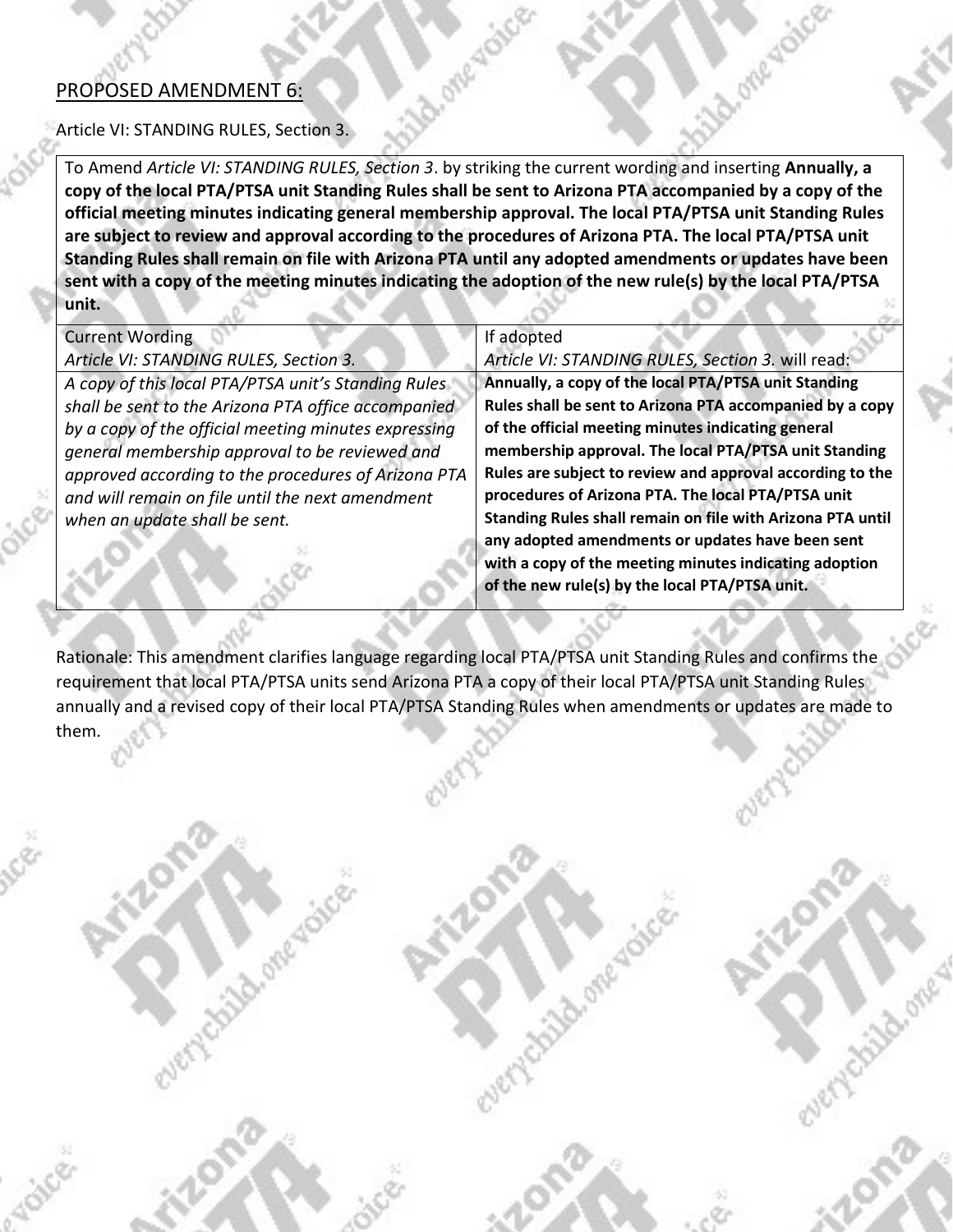#### PROPOSED AMENDMENT 7.

ARTICLE VII: MEMBERS AND DUES, Section 10.

Sild one vote

**1965** 

To amend ARTICLE VII: MEMBERS AND DUES, Section 10. By striking membership, in order to qualify for voting privileges at local PTA/PTSA unit elections and inserting the words members' dues and required information to Arizona PTA in order for the members to qualify for voting privileges at local PTA/PTSA unit elections

**OTEL** ON

**Branch**on

| <b>Current Wording</b>                                  | If adopted                                              |
|---------------------------------------------------------|---------------------------------------------------------|
| ARTICLE VII: MEMBERS AND DUES, Section 10.              | ARTICLE VII: MEMBERS AND DUES, Section 10. will         |
|                                                         | read:                                                   |
| The final deadline for receipt of a local PTA/PTSA unit | The final deadline for receipt of a local PTA/PTSA unit |
| membership, in order to qualify for voting privileges   | members' dues and required information to               |
| at local PTA/PTSA unit elections and at the annual      | Arizona PTA in order for the member to qualify for      |
| Arizona PTA convention, shall be March 1 of each        | voting privileges at local PTA/PTSA unit elections      |
| year.                                                   | and at the annual Arizona PTA convention shall be       |
|                                                         | March 1 of each year.                                   |
|                                                         |                                                         |

Rationale: This amendment confirms that the members' required information such as their name, etc. must be submitted to Arizona PTA to ensure that proper credentialing can be completed for local PTA/PTSA unit elections and for voting delegate status per requirements of the Arizona PTA Convention and National PTA<br>Convention.<br>And the Arizona PTA Convention and National PTA<br>Convention and National PTA Convention.

**Malgune Viole**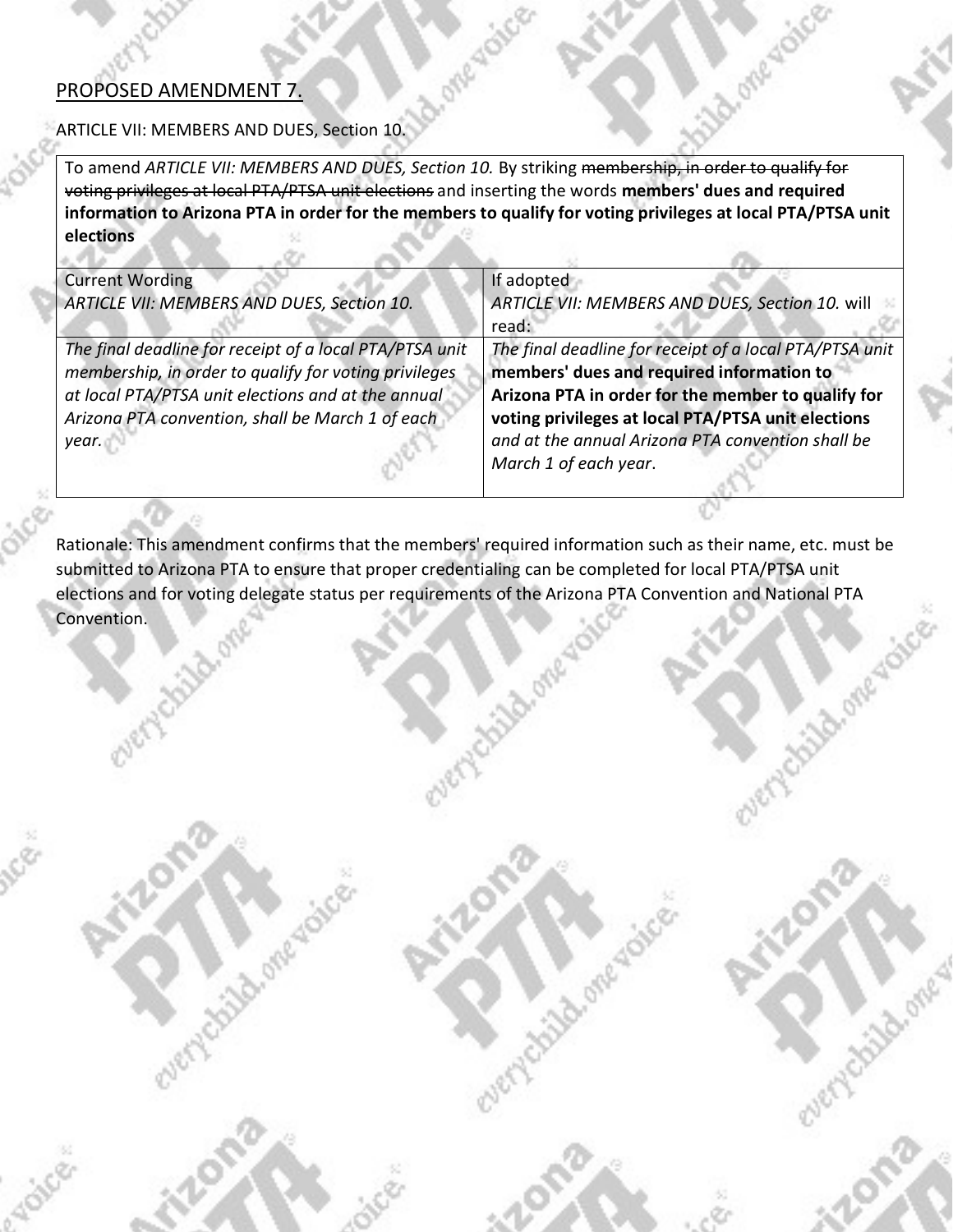#### PROPOSED AMENDMENT 8.

Storene.

**1968** 

Children and Trick

ARTICLE VII: MEMBERS AND DUES, Section 13. subsection a.

To amend ARTICLE VII: MEMBERS AND DUES, Section 13. subsection a. by striking the current wording and inserting After obtaining a local PTA/PTSA unit Charter each local PTA/PTSA unit must secure a minimum of ten (10) paid members annually. The ten (10) member minimum shall include the local PTA/PTSA unit officers. 61,

**De one Side** 

City of one stores

Stock over

| <b>Current Wording</b>                              | If adopted                                         |
|-----------------------------------------------------|----------------------------------------------------|
| ARTICLE VII: MEMBERS AND DUES, Section 13.          | ARTICLE VII: MEMBERS AND DUES, Section 13.         |
| subsection a.                                       | subsection a. will read:                           |
|                                                     |                                                    |
| Each local PTA/PTSA must secure a minimum of ten    | After obtaining a local PTA/PTSA unit Charter each |
| (10) members annually, which shall include the Unit | local PTA/PTSA unit must secure a minimum of ten   |
| Officers.                                           | (10) paid members annually. The ten (10) member    |
|                                                     | minimum shall include the local PTA/PTSA unit      |
|                                                     | officers.                                          |
|                                                     |                                                    |

Rationale: This amendment clarifies that it is necessary for a local PTA/PTSA unit to have at least ten 10 paid members annually after the unit's official Charter year.

**Bronz** 

Childrene Side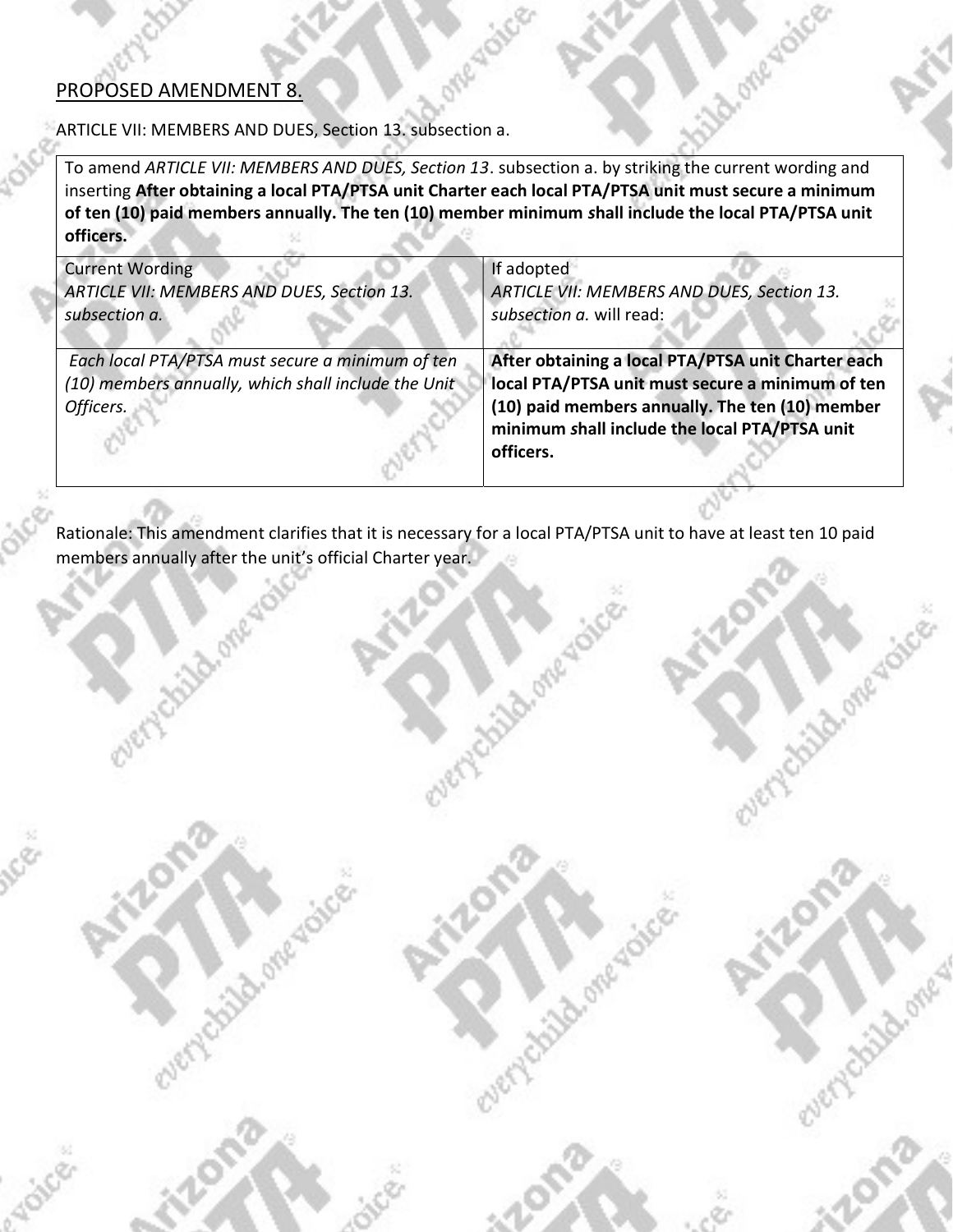#### PROPOSED AMENDMENT 9.

ARTICLE VII: MEMBERS AND DUES, Section 14.

To amend ARTICLE VII: MEMBERS AND DUES, Section 14. by striking the current wording and inserting the words An Arizona PTA Lifetime Achievement Award may be awarded to any person subscribing to the purposes, principles, and mission of the Arizona PTA. The Arizona PTA Lifetime Achievement Award is solely honorary and does not entitle the holder to make motions, vote, or hold office. An Arizona PTA Lifetime Achievement Award recipient may become an active PTA member upon payment of all-inclusive dues in a local unit PTA/PTSA unit. Funds received from Arizona PTA Lifetime Achievement Awards shall be placed in a fund designated by the Arizona PTA Board of Managers and may be used to further the purposes, principles, and mission of the Arizona PTA.

| <b>Current Wording</b>                                                                                                                                                                                                                                                                                                                                                                                                                                                                                                                            | If adopted                                                                                                                                                                                                                                                                                                                                                                                                                                                                                                                                                                                                                                                                                                    |
|---------------------------------------------------------------------------------------------------------------------------------------------------------------------------------------------------------------------------------------------------------------------------------------------------------------------------------------------------------------------------------------------------------------------------------------------------------------------------------------------------------------------------------------------------|---------------------------------------------------------------------------------------------------------------------------------------------------------------------------------------------------------------------------------------------------------------------------------------------------------------------------------------------------------------------------------------------------------------------------------------------------------------------------------------------------------------------------------------------------------------------------------------------------------------------------------------------------------------------------------------------------------------|
| ARTICLE VII: MEMBERS AND DUES, Section 14.                                                                                                                                                                                                                                                                                                                                                                                                                                                                                                        | ARTICLE VII: MEMBERS AND DUES, Section 14. will                                                                                                                                                                                                                                                                                                                                                                                                                                                                                                                                                                                                                                                               |
|                                                                                                                                                                                                                                                                                                                                                                                                                                                                                                                                                   | read:                                                                                                                                                                                                                                                                                                                                                                                                                                                                                                                                                                                                                                                                                                         |
| An Arizona PTA Lifetime Achievement Award may be<br>awarded to any person subscribing to the purposes,<br>principles and mission of the Arizona PTA. The life<br>membership is solely honorary and does not entitle<br>the holder to make motions, vote, or hold office. A<br>Lifetime Achievement recipient may become an active<br>member upon payment of all-inclusive dues in a local<br>unit PTA/PTSA. Funds received from Lifetime<br>Achievement awards shall be placed in the Arizona<br>PTA scholarship fund or another designated fund. | An Arizona PTA Lifetime Achievement Award may<br>be awarded to any person subscribing to the<br>purposes, principles, and mission of the Arizona<br>PTA. The Arizona PTA Lifetime Achievement Award<br>is solely honorary and does not entitle the holder to<br>make motions, vote, or hold office. An Arizona PTA<br>Lifetime Achievement Award recipient may become<br>an active PTA member upon payment of all-<br>inclusive dues in a local unit PTA/PTSA unit. Funds<br>received from Arizona PTA Lifetime Achievement<br>Awards shall be placed in a fund designated by the<br>Arizona PTA Board of Managers and may be used to<br>further the purposes, principles, and mission of the<br>Arizona PTA. |
|                                                                                                                                                                                                                                                                                                                                                                                                                                                                                                                                                   |                                                                                                                                                                                                                                                                                                                                                                                                                                                                                                                                                                                                                                                                                                               |

Rationale: The amendment clarifies the correct title for the award and allows the association to place the funds in a designated fund established by the Board of Managers and explains how they may be utilized.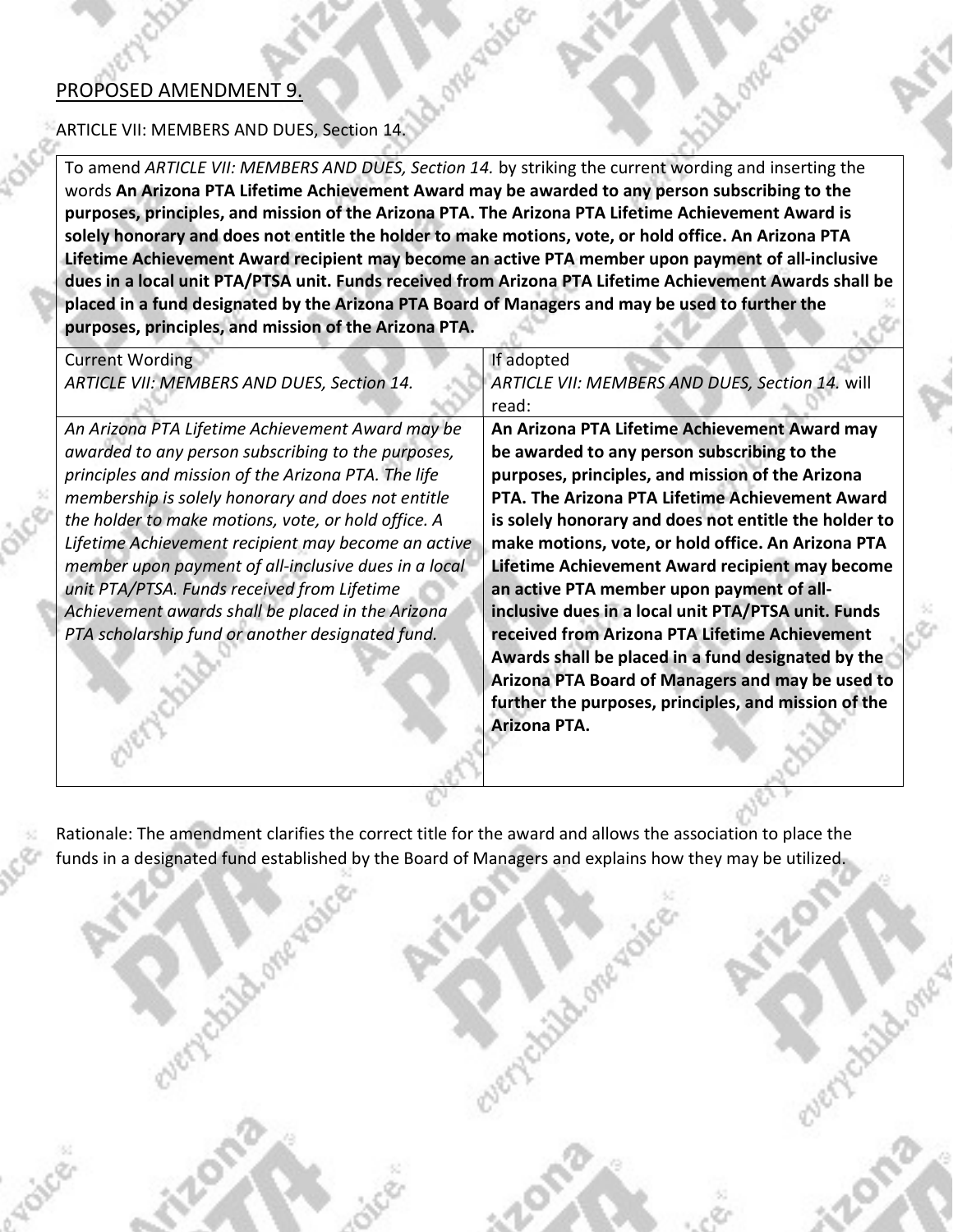## PROPOSED AMENDMENT 10:

ARTICLE VIII: ARIZONA PTA OFFICERS AND THEIR ELECTION, Section 4.

Jacques of

To amend ARTICLE VIII: ARIZONA PTA OFFICERS AND THEIR ELECTION, Section 4. by adding the words in the same office to the end of the first sentence.

And further amend ARTICLE VIII: ARIZONA PTA OFFICERS AND THEIR ELECTION, Section 4. Striking the words A majority of the general membership at the election meeting can vote to re-elect an officer to for one additional year. A quorum of the general membership along with written and printed notification of the election meeting is required. and inserting A person may be elected for one additional year, if necessary, by a majority vote of the general membership present and voting.

| <b>Current Wording:</b>                                 | If adopted                                           |
|---------------------------------------------------------|------------------------------------------------------|
| ARTICLE VIII: ARIZONA PTA OFFICERS AND THEIR            | ARTICLE VIII: ARIZONA PTA OFFICERS AND THEIR         |
| ELECTION, Section 4.                                    | ELECTION, Section 4. will read:                      |
| Reasonable efforts must be made to find a successor     | Reasonable efforts must be made to find a successor  |
| so that no person serves more than two consecutive      | so that no person serves more than two consecutive   |
| terms. A majority of the general membership at the      | terms in the same office. A person may be elected    |
| election meeting can vote to re-elect an officer to one | for one additional year, if necessary, by a majority |
| additional year. A quorum of the general membership     | vote of the general membership present and           |
| along with written and printed notification of the      | voting.                                              |
| meeting is required.                                    |                                                      |

Rationale: Though a member may serve more than two (2) terms as an officer in a local PTA/PTSA unit, they may not serve more than two (2) consecutive terms in the same officer position. This amendment clarifies that after reasonable efforts have been made to fill an officer position that a member has already held for two terms have been unsuccessful, the general membership may then elect the member who served the two consecutive terms for an additional year.

**B** one of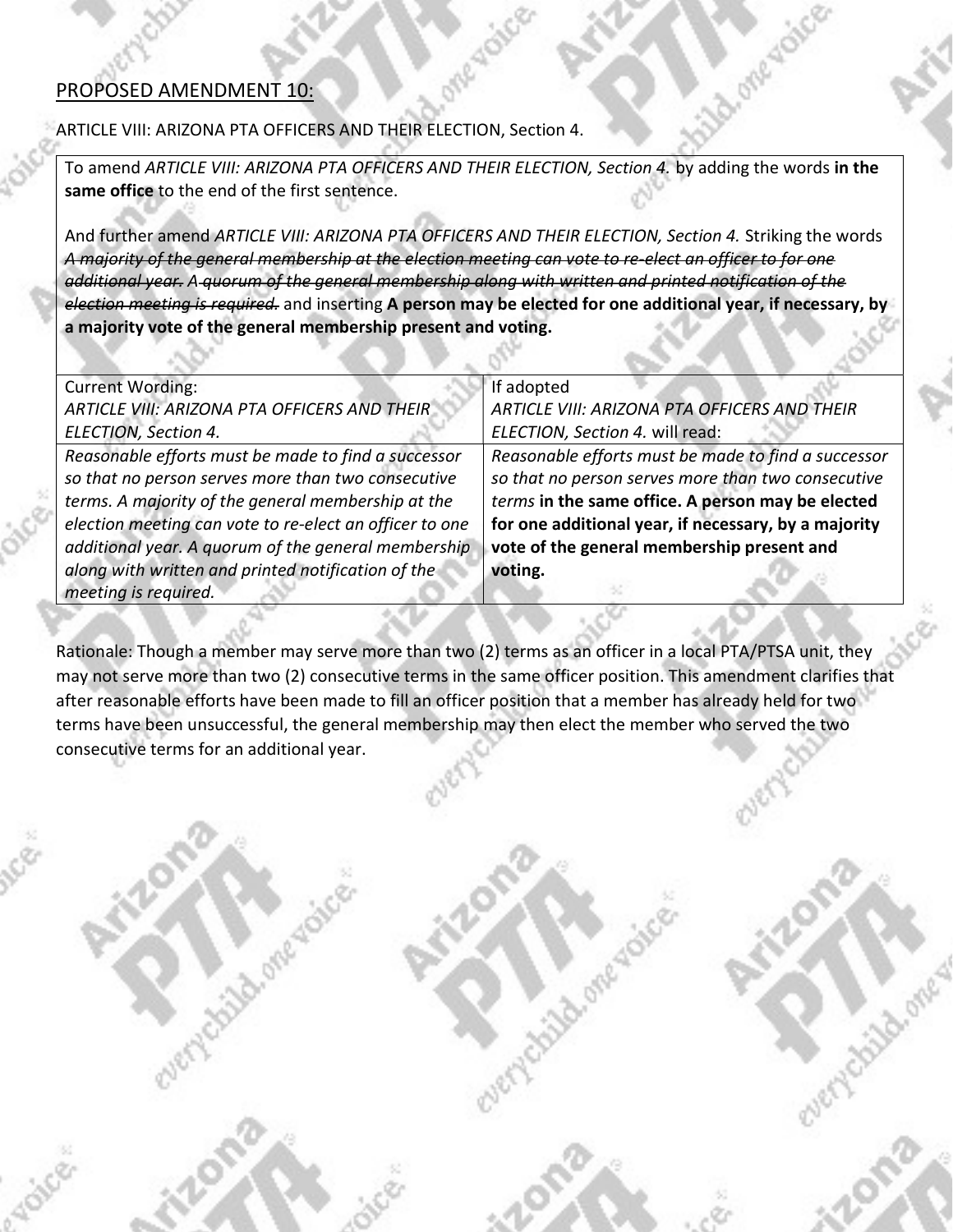## PROPOSED AMENDMENT 11:

ARTICLE IX: DUTIES OF OFFICERS, Section 4.

Click one work

Children over discree

**1965** 

To amend ARTICLE IX: DUTIES OF OFFICERS, Section 4. by inserting subsection f. Monthly bank account reconciliations completed by the Treasurer are to be verified by the Secretary or by another member who is not a signer on the financial accounts. 28

Long St

**Draw**son

**Algebrassics** 

Stoney of

| <b>Current Wording:</b>                    | If adopted                                              |
|--------------------------------------------|---------------------------------------------------------|
| ARTICLE IX: DUTIES OF OFFICERS, Section 4. | ARTICLE IX: DUTIES OF OFFICERS, Section 4. subsection   |
|                                            | f. will read:                                           |
| None- new addition                         | f. Monthly bank account reconciliations completed by    |
|                                            | the Treasurer are to be verified by the Secretary or by |
|                                            | another member who is not a signer on the financial     |
|                                            | accounts.                                               |
|                                            |                                                         |

Rationale: This amendment clarifies that bank account reconciliations should be done monthly and that verifications should follow the sound financial procedure of having a member not a signer on the account doing the verification.

**Jacobs** 

Childrene Role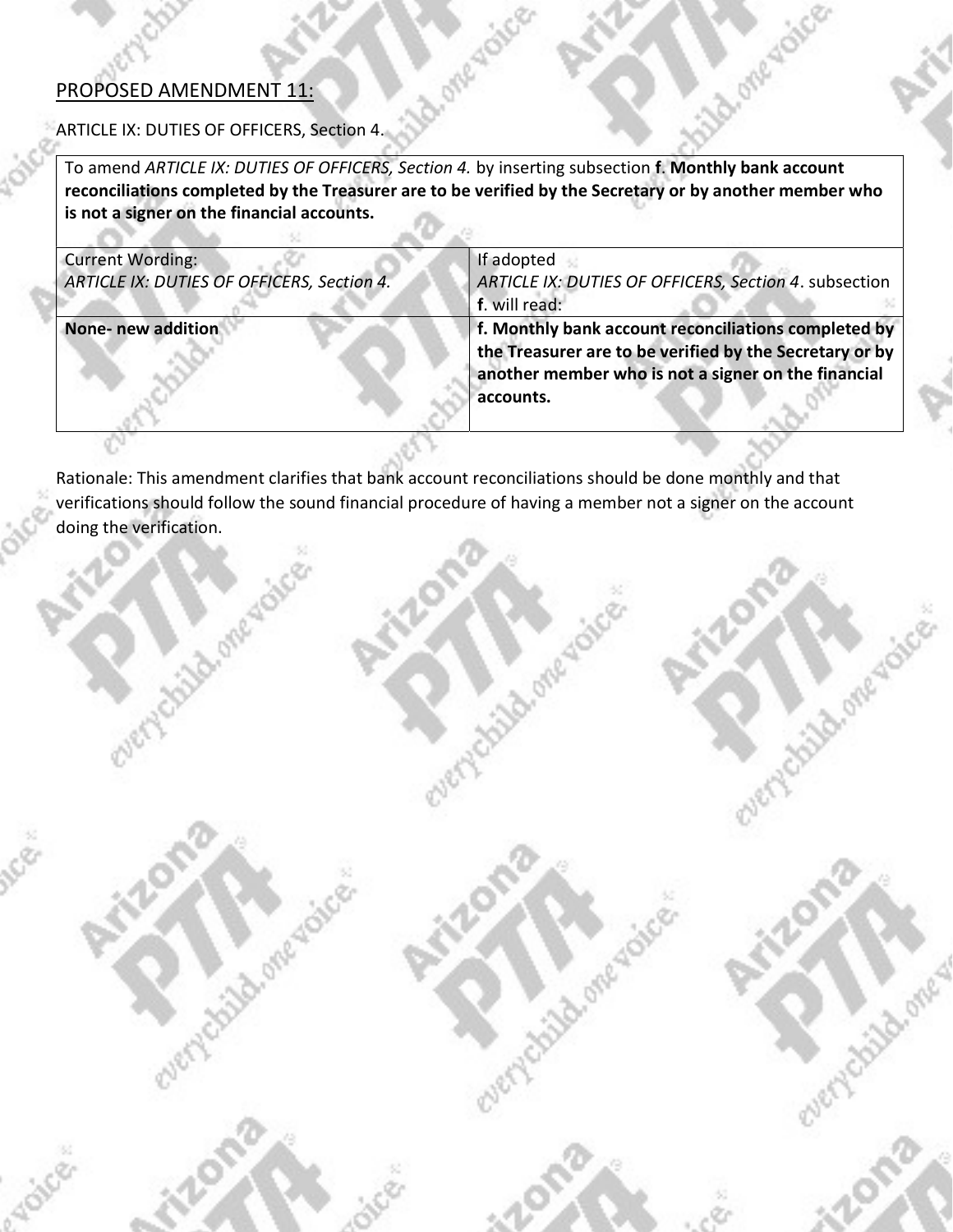#### PROPOSED AMENDMENT 12:

ARTICLE IX: DUTIES OF OFFICERS, Section 4.

**DEAMERS** 

**1996** 

a. To amend ARTICLE IX: DUTIES OF OFFICERS, Section 4. by inserting subsection g. The Secretary, if related by blood or marriage, or a residing in the same household as the Treasurer, may not verify the monthly bank account reconciliations. Another member who is not a signer on any of the financial accounts and not related by blood or marriage, or a residing in the same household as the Treasurer shall be appointed by the Executive Board to review the monthly bank account reconciliations.

Long St

**D-one-dou** 

| <b>Current Wording:</b>                    | If adopted                                              |
|--------------------------------------------|---------------------------------------------------------|
| ARTICLE IX: DUTIES OF OFFICERS, Section 4. | ARTICLE IX: DUTIES OF OFFICERS, Section 4. subsection   |
|                                            | g. will read:                                           |
| None-new addition                          | g. The Secretary, if related by blood or marriage, or a |
|                                            | residing in the same household as the Treasurer, may    |
|                                            | not verify the monthly bank account reconciliations.    |
|                                            | Another member who is not a signer on any of the        |
|                                            | financial accounts and not related by blood or          |
|                                            | marriage, or a residing in the same household as the    |
|                                            | Treasurer shall be appointed by the Executive Board     |
|                                            | to review the monthly bank account reconciliations.     |
|                                            |                                                         |

Rationale: This amendment ensures that bank account reconciliations are done, following the sound financial<br>procedure of having a member who is a neutral party as well as not a signer on the account reviewing the<br>monthly b procedure of having a member who is a neutral party as well as not a signer on the account reviewing the monthly bank reconciliations.

Collage of Cancer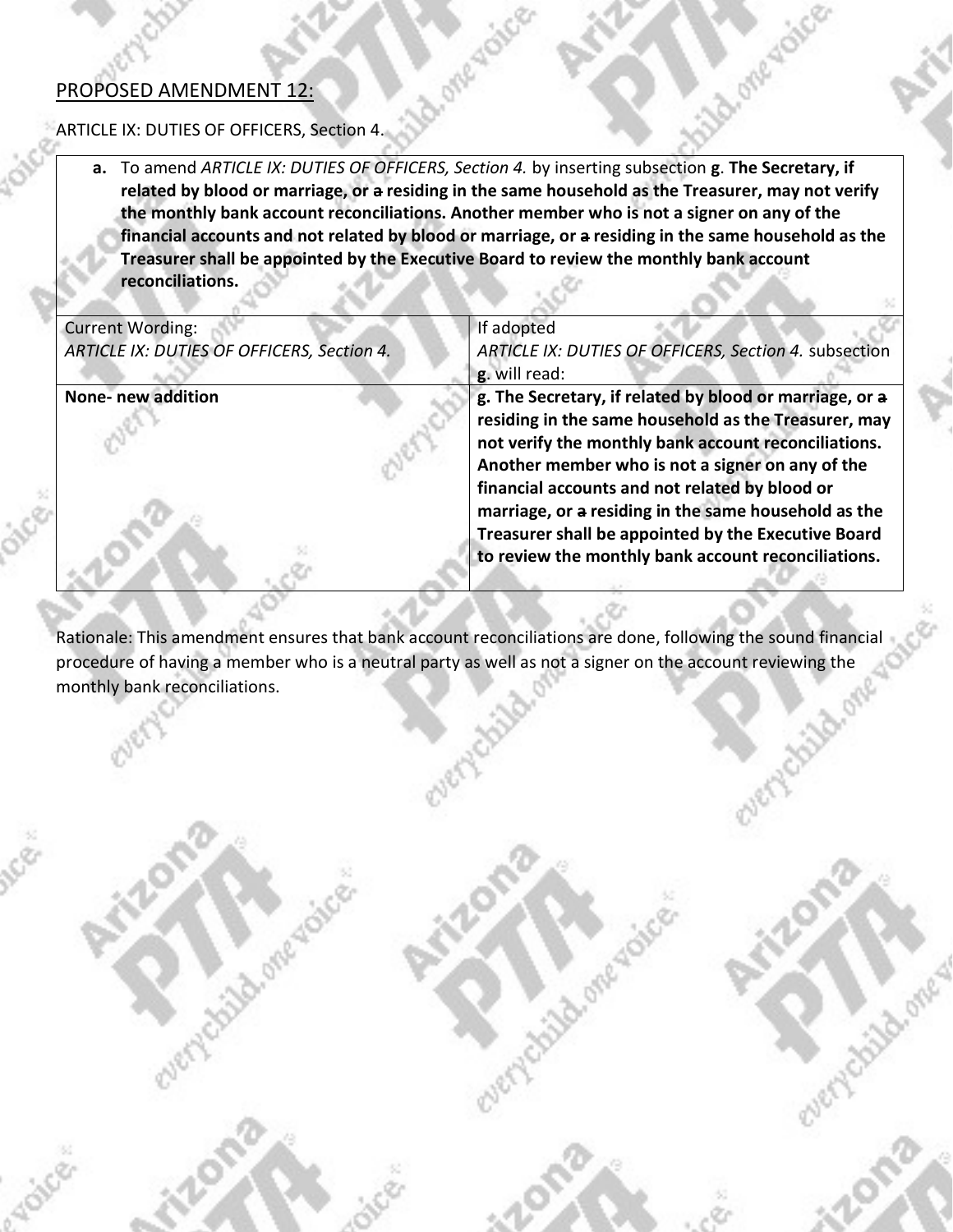#### PROPOSED AMENDMENT 13:

- 18

ARTICLE IX: DUTIES OF OFFICERS, Section 5, subsection f.

To amend ARTICLE IX: DUTIES OF OFFICERS, Section 5. subsection f. by inserting and at all Executive Board and general membership meetings. at the end of the sentence.

| <b>Current Wording:</b>                            | If adopted                                              |
|----------------------------------------------------|---------------------------------------------------------|
| ARTICLE IX: DUTIES OF OFFICERS, Section 5.         | ARTICLE IX: DUTIES OF OFFICERS, Section 5. subsection   |
| subsection f.                                      | $f.$ will read:                                         |
| Make a full Treasurer's report at the meeting at   | Make a full Treasurer's report at the meeting at which  |
| which new officers officially assume their duties; | new officers officially assume their duties and at all  |
| and                                                | <b>Executive Board and general membership meetings.</b> |
|                                                    |                                                         |
|                                                    |                                                         |

Rationale: This amendment clarifies that full Treasurer's reports need to be presented by the Treasurer at all meetings of the local PTA/PTSA unit.

## PROPOSED AMENDMENT 14:

ARTICLE IX: DUTIES OF OFFICERS, Section 5.

To amend ARTICLE IX: DUTIES OF OFFICERS, Section 5. by inserting a new subsection g. Ensure that the accounts of the local PTA/PTSA unit are reconciled monthly and reviewed by a member that is not a signer on any of the local PTA/PTSA unit financial accounts. And to re-number the subsequent subsections.

| <b>Current Wording:</b>                    | If adopted                                            |
|--------------------------------------------|-------------------------------------------------------|
| ARTICLE IX: DUTIES OF OFFICERS, Section 5. | ARTICLE IX: DUTIES OF OFFICERS, Section 5. subsection |
|                                            | g. will read:                                         |
| None $-$ new addition                      | g. Ensure that the accounts of the local PTA/PTSA     |
|                                            | unit are reconciled monthly and reviewed by a         |
|                                            | member that is not a signer on any of the local       |
|                                            | PTA/PTSA unit financial accounts.                     |
|                                            |                                                       |

Rationale: This amendment clarifies that the Treasurer needs to be sure the local PTA/PTSA unit accounts are reviewed monthly by a member who is not a signer on any financial accounts.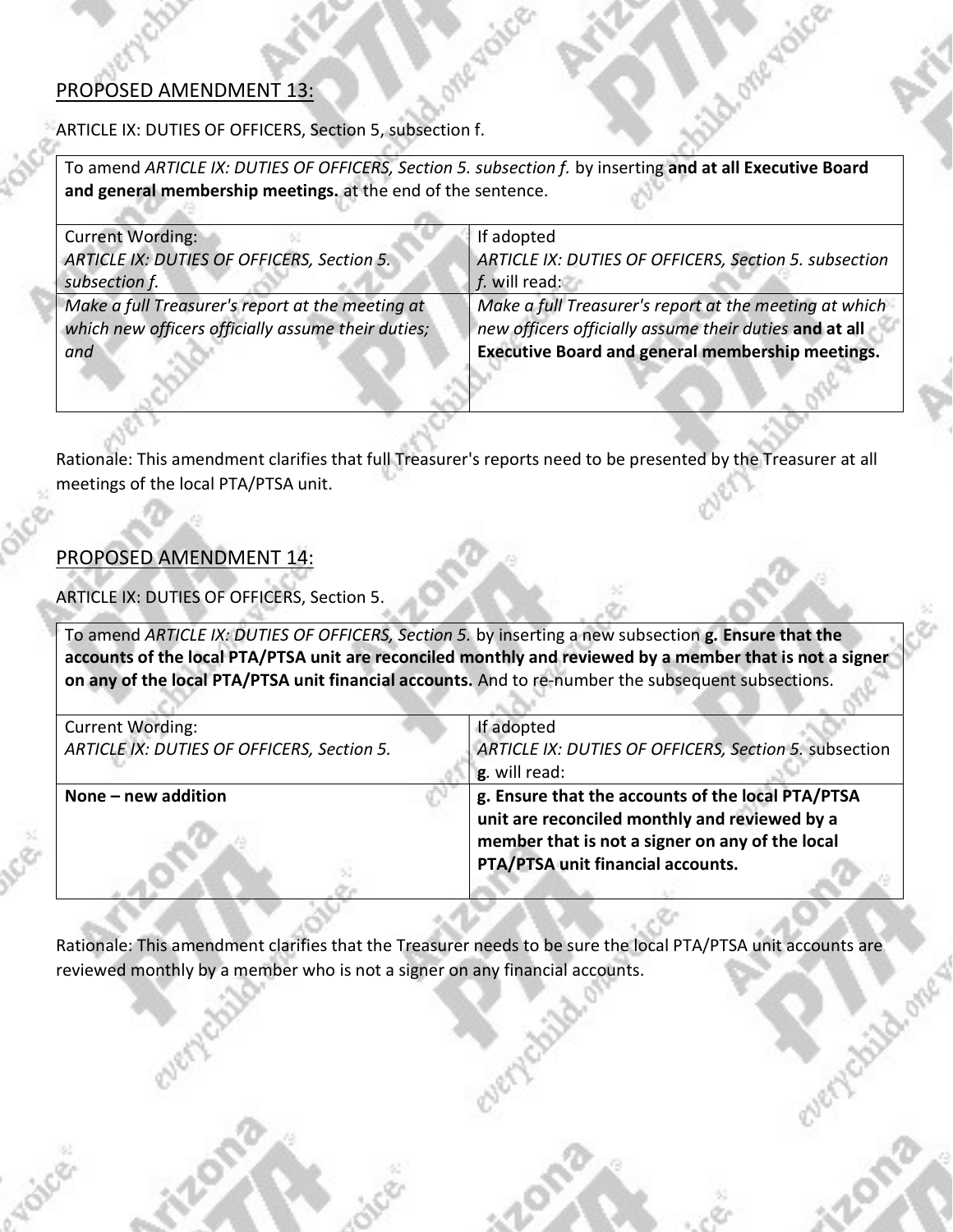#### PROPOSED AMENDMENT 15:

#### ARTICLE IX: DUTIES OF OFFICERS

To amend ARTICLE IX: DUTIES OF OFFICERS by inserting Section 9. The rules for this local PTA/PTSA units credit/debit card use are as follows:

a. Credit cards/debit cards secured for authorized account signers of the local PTA/PTSA unit are only to be used for the business purposes of this local PTA/PTSA unit and are never, under any circumstances, to be used for personal expenses.

b. All charges to a local PTA/PTSA unit credit/debit card must be preapproved by the Executive Board and fit within the limits of the approved/adopted local PTA/PTSA unit budget.

c. Following a local PTA/PTSA unit debit/credit card purchase, a receipt shall be given promptly to the Treasurer and the purpose of the charge shall be noted.

d. Local PTA/PTSA unit debit/credit cards may not be used for any cash transactions including ATM withdrawals and electronic cash back opportunities.

e. Monthly bank account reconciliations completed by the Treasurer and verified by the Secretary or by another member who is a not a on the financial accounts, shall include all local PTA/PTSA unit credit/debit card transactions and all transactions completed through any online payment platforms or mobile payment services.

f. Local PTA/PTSA unit credit/debit card use, and the selection of authorized users shall be reviewed annually by the Executive Board. The Executive Board shall approve all local PTA/PTSA unit credit/debit card users.

g. The Executive Board will ensure that any debit/credit card user whose term in office has ended, surrenders any issued credit/debit cards to them at the end of their term.

Current Wording: ARTICLE IX: DUTIES OF OFFICERS Section 1-Section 8

If adopted ARTICLE IX: DUTIES OF OFFICERS, Section 9. will read:

None - new addition Section 9. The rules for this local PTA/PTSA units credit/debit card use are as follows: a. Credit cards/debit cards secured for authorized account signers of the local PTA/PTSA unit are only to be used for the business purposes of this local PTA/PTSA unit and are never, under any circumstances, to be used for personal expenses.

> b. All charges to a local PTA/PTSA unit credit/debit card must be preapproved by the Executive Board and fit within the limits of the approved/adopted local PTA/PTSA unit budget.

c. Following a local PTA/PTSA unit debit/credit card purchase, a receipt shall be given promptly to the Treasurer and the purpose of the charge shall be noted.

d. Local PTA/PTSA unit debit/credit cards may not be used for any cash transactions including ATM withdrawals and electronic cash back opportunities. e. Monthly bank account reconciliations completed by the Treasurer and verified by the Secretary or by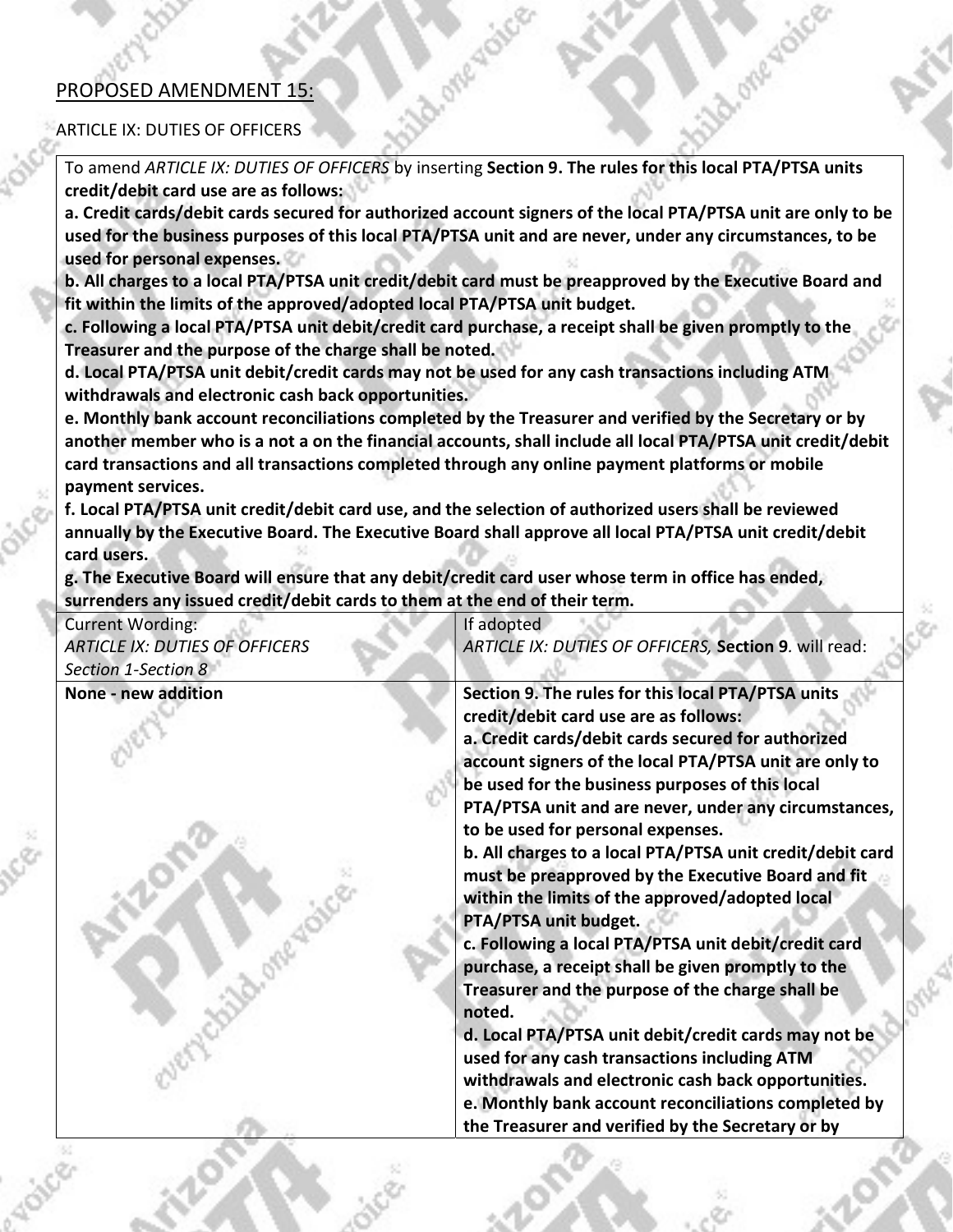

another member who is a not a on the financial accounts, shall include all local PTA/PTSA unit credit/debit card transactions and all transactions completed through any online payment platforms or mobile payment services.

f. Local PTA/PTSA unit credit/debit card use, and the selection of authorized users shall be reviewed annually by the Executive Board. The Executive Board shall approve all local PTA/PTSA unit credit/debit card users.

g. The Executive Board will ensure that any debit/credit card user whose term in office has ended, surrenders any issued credit/debit cards to them at the end of their term.

Rationale: This amendment provides sound financial procedures for credit/debit card use by local PTA/PTSA units.

# PROPOSED AMENDMENT 16:

ARTICLE X: EXECUTIVE BOARD, Section 4.

To amend ARTICLE X: EXECUTIVE BOARD, Section 4. by inserting a new subsection d. This local PTA/PTSA unit's Executive Board may meet virtually via teleconference or other electronic technology platforms so long as the meetings provide at a minimum, conditions of opportunity for simultaneous hearing and speaking among all participating members.

| Current Wording:                       | If adopted                                                                                                                                                                                                                                                                                 |
|----------------------------------------|--------------------------------------------------------------------------------------------------------------------------------------------------------------------------------------------------------------------------------------------------------------------------------------------|
| ARTICLE X: EXECUTIVE BOARD, Section 4. | ARTICLE X: EXECUTIVE BOARD, Section 4. subsection d.                                                                                                                                                                                                                                       |
|                                        | will read:                                                                                                                                                                                                                                                                                 |
| None - new addition                    | d. This local PTA/PTSA unit's Executive Board may<br>meet virtually via teleconference or other electronic<br>technology platforms so long as the meetings provide<br>at a minimum, conditions of opportunity for<br>simultaneous hearing and speaking among all<br>participating members. |

Rationale: This amendment allows local PTA/PTSA units Executive Board to meet virtually as necessary.